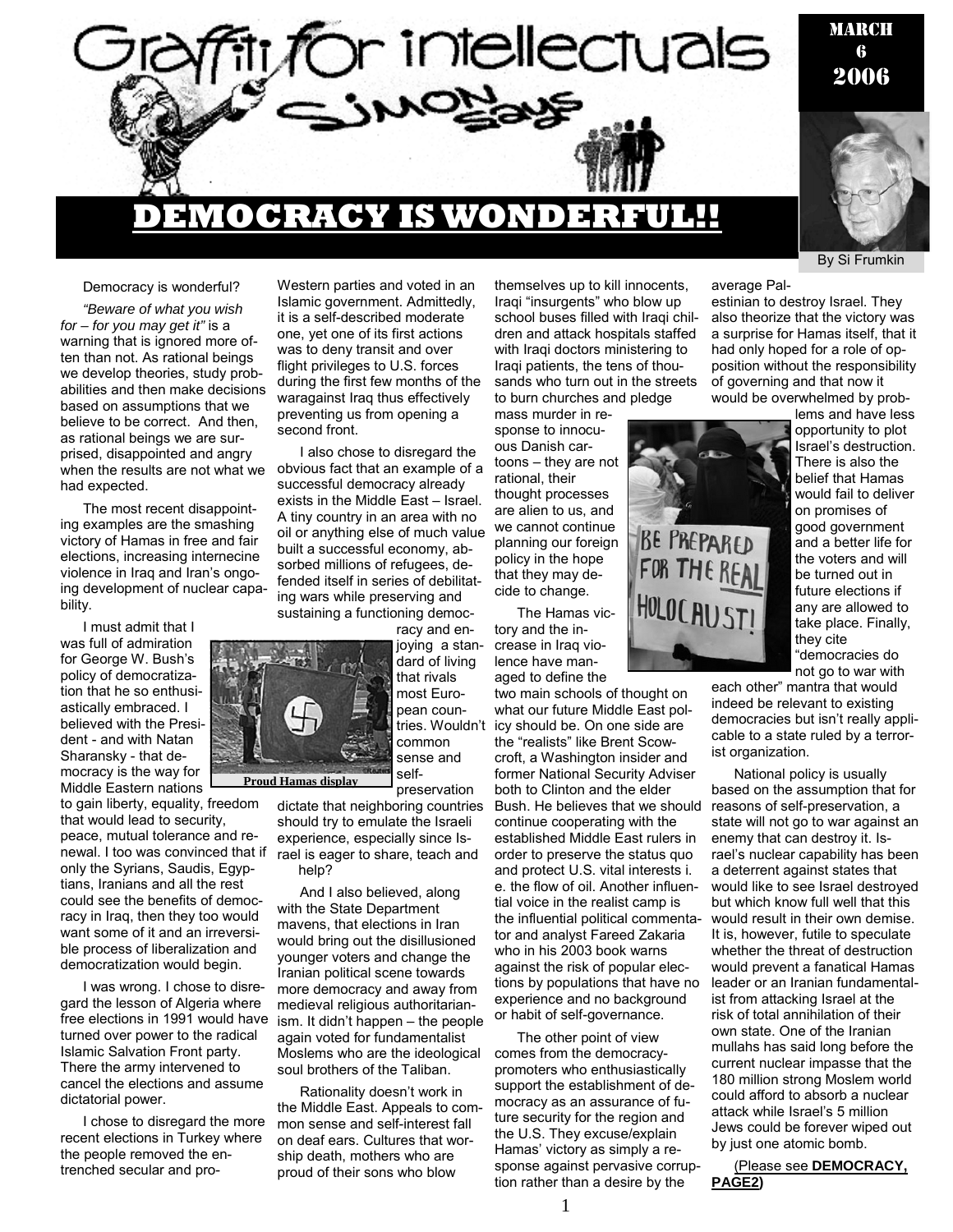### **THE CRASH OF CIVILIZATIONS, NIALL FERGUSON, LA TIMES, 2/27/06**

It has been nearly 13 years since Samuel Huntington published his seminal essay "The Clash of Civilizations?" in Foreign Affairs. As works of academic prophecy go, this has been a real winner — up there with George Kennan's epoch-making 1947 essay "The Sources of Soviet Conduct," which laid out the rationale for containment of the Soviet Union.

"In this new world," wrote Huntington, "the principal conflicts of global politics will occur between nations and groups of different civilizations…. The fault lines between civilizations will be the battle lines of the future."

The other great think-piece of the post-Cold War period was Francis Fukuyama's "The End of History." Published in 1989, before the fall of the Berlin Wall, it argued that liberal democracy had conquered, once and for all, rival ideologies such as fascism and

communism. But Fukuyama went from seeming prescient to seeming overoptimistic within just a few years. In particular, Bos-<sup>I</sup> nia's civil war showed how history might actually re-

sume with a vengeance in some postcommunist societies.

By contrast, Huntington's vision of a world divided along ancient cultural fault lines has stood up much better. Indeed, the Bosnian war was a good example of what Huntington had in mind, because it was a conflict located precisely on the fault line between Western Christianity, Orthodoxy and Islam.

Muslims were the losers in Bosnia. But Huntington's point was that in other respects, Islam was an ascendant civilization, not least because of the high birthrates prevalent in most Muslim societies. The terrorist attacks of 9/11 were interpreted by many Americans in Huntington's terms; this was an attack on America's Judeo-Christian civilization by the fanatical followers of a prophet spurned by both Jews and Christians.

Also ascendant, Huntington argued, was Confucianism, the civilization of China. This forecast, too, has been vindicated by the seemingly unstoppable growth of the Chinese economy.

Huntington's model makes sense of an impressively high proportion of the news. When young Muslim men riot in protest men yeing mechanism from precedictive and even fight one another."

case of clashing civilizations. Small wonder many congressmen are baffled by the Bush administration's willingness to let a Dubaibased firm take over terminal operations at six U.S. ports: wrong civilization.

Strife between Nigerian Muslims and Christians? Chalk up another one to Huntington. Trouble in the Caucasus? That's two. Darfur? Three, and counting.

And yet, for all its seductive simplicity, I have never entirely bought the theory that the future will be dominated by the clash of civilizations.

> For one thing, the term "civilization" has always struck me as much too woolly. I know what a religion is. I know what an empire is. But, as Henry Kissinger might have said,

whom do I call when I want to talk to Western civilization? Anyone who crosses the Atlantic on a regular basis quickly

learns how vacuous that phrase has become.

As for "Judeo-Christian civilization" (a phrase popularized by Bernard Lewis), I don't remember that being a terribly harmonious union in the 1940s.

The really big problem with the theory, however, is right in front of our noses. Question: Who has killed the most Muslims in the last 12 months? The answer, of course, is other Muslims.

I've been predicting for some time that Iraq could end up being like Lebanon to the power of 10 if the civil war already underway there should escalate. Last week's bomb attack on the Shiites' Golden Mosque in Samarra may be the trigger for precisely that escalation. The point is that Iraq's "clash" is not between civilizations but within Islamic civilization — between the country's Sunni minority and its Shiite majority.

Now, Huntington is too clever a man not to hedge his bets. "This article does not argue," he wrote back in 1993, "that groups within a civilization will not conflict with

But he went on to say: "Conflicts between groups in different civilizations will be more frequent, more sustained and more violent than conflicts between groups in the same civilization."Sorry, wrong. It's well known that the overwhelming majority of conflicts since the end of the Cold War have been civil wars. The interesting thing is that only a minority of them have conformed to Huntington's model of inter-civilization wars. More often than not, the wars of the "new world disorder" have been fought between ethnic groups within one of Huntington's civilizations.

To be precise: Of 30 major armed conflicts that are either still going on or have recently ended, only 10 or 11 can be regarded as being in any sense between civilizations. But 14 were essentially ethnic conflicts, the worst being the wars that continue to bedevil Central Africa. Moreover, many of



those conflicts that have a religious dimension are also ethnic conflicts; in many cases, religious affiliation has more to do with the localized success of missionaries in the past

than with long-standing membership of a Christian or Muslim civilization.

In reality, the problems of the Middle East have little to do with a clash of civilizations and a lot to do with the Arab world's "civilization of clashes" — the propensity of its political culture to resolve disputes by violence rather than negotiation. The same applies a fortiori to sub-Saharan Africa.

The future, therefore, looks more likely to bring multiple local wars — most of them ethnic conflicts in Africa, South Asia and the Middle East — than a global collision of value systems.

Indeed, my prediction would be that precisely these centrifugal tendencies will tend to tear apart at least one (and maybe more) of the very civilizations identified by Huntington.

In short, for the "clash of civilizations," read the "crash of civilizations." Ώ

**(***DEMOCRACY contd.*) Iran is very much aware that North Korea is probably immune from attack because of its allegedly operational nuclear weapon. Iran too wants to be in a position of being able to blackmail the West into concessions in exchange for appeasement.

In brief, I would be reluctant to simply wait and hope for the best, relying on good behavior by Hamas or Iranian mullahs. I hope that someone in Washington has the good sense and the influence to steer our nation on the correct path and that in the end, God will bless America, just as He had done in the past.

Meanwhile, it would be good to remember, during the noise and the outrage at the Dubai port authority controversy that Dubai is a part of the United Arab Emirates where we have major air bases. The planes stationed there have the ability to easily reach targets that just may soon have to be reached in order to prevent a nuclear holocaust.  $\rightarrow$ 



2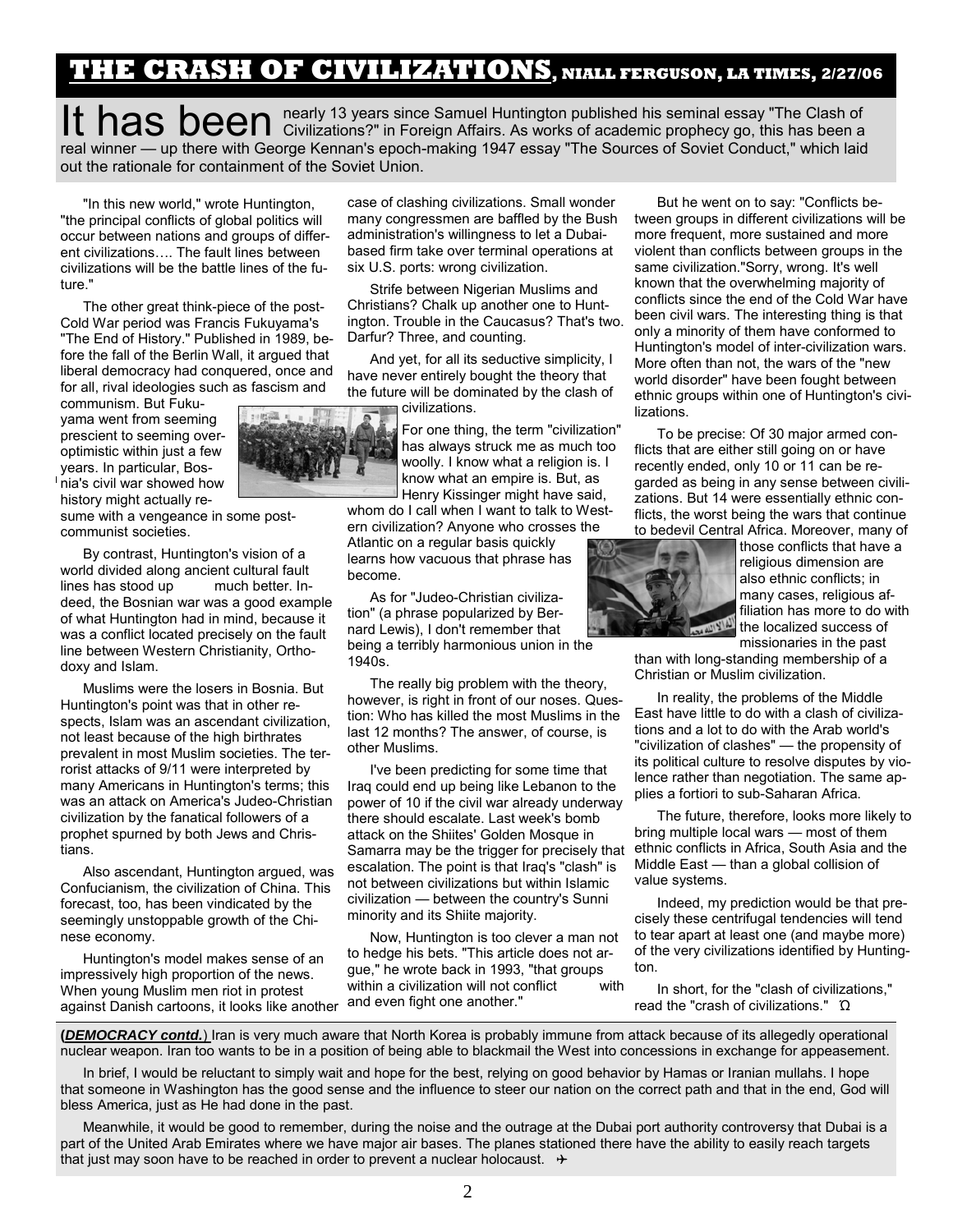# **NEEDING TO WAKE UP, WEST CLOSES ITS EYES**

By Mark Steyn, Chicago-Sun Times, 2/26/06

In five years<sup>I time, how many Jews will be living in France? Two years ago, a 23-year-<br>In five years old Paris disc jockey called Sebastien Selam was heading off to work from</sup> **his parents' apartment when he was jumped in the parking garage by his Muslim neighbor Adel. Selam's throat was slit twice, to the point of near-decapitation; his face was ripped off with a fork; and his eyes were gouged out. Adel climbed the stairs of the apartment house dripping blood and yelling, "I have killed my Jew. I will go to heaven."** 

Is that an gripping story? You'd think so. Particularly when, in the same city, on the same night, a Jewish woman was brutally murdered in the presence of her daughter by another Muslim. You've got the making of a mini-trend there, and the media love trends.

Yet no major French newspaper carried the story.



month, there was another murder. Ilan Halimi, also 23, also Jewish, was

found by a railway track outside Paris with burns and knife wounds all over his body. He died en route to the hospital, having been held prisoner, hooded and naked, and brutally tortured for almost three weeks by a gang that had demanded half a million dollars from his family. Can you take a wild guess at the particular identity of the gang? During the ransom phone calls, his uncle reported that they were made to listen to Ilan's screams as he was being burned while his torturers read out verses from the Quran.

This time around, the French media did carry the story, yet every public official insisted there was no anti-Jewish element. Just one of those things. Coulda happened to anyone. And, if the gang did seem inordinately fixated on, ah, Jews, it was just because, as one police detective put it, ''Jews equal money.'' In London, the Observer couldn't even bring itself to pursue that particular angle. Its report of the murder managed to avoid any mention of the unfortunate Halimi's, um, Jewishness. Another British paper, the Independent, did dwell on the particular, er, identity groups involved in the incident but only in the context of a protest march by Parisian Jews marred by ''radical young Jewish men'' who'd attacked an ''Arab-run grocery.''

At one level, those spokesmonsieurs are right: It could happen to anyone. Even in the most civilized societies, there are depraved monsters who do terrible things. When they do, they rip apart entire families,

like the Halimis and Selams. But what inflicts the real lasting damage on society as a whole is the silence and evasions of the state and the media and the broader culture.

A lot of folks are, to put it at its mildest, indifferent to Jews. In 2003, a survey by the European Commission found that 59 percent of Europeans regard Israel as the "greatest menace to world peace." Only 59 percent? What the hell's wrong with the rest of 'em? Well, don't worry: In Germany, it was 65 percent; Austria, 69 percent; the Netherlands, 74 percent. Since then, Iran has sportingly offered to solve the problem of the Israeli threat to world peace by wiping the Zionist Entity off the face of the map. But what a tragedy that those peaceloving Iranians have been provoked into launching nuclear armageddon by those pushy Jews. As Paul Oestreicher, Anglican chaplain of the University of Sussex, wrote in the Guardian the other day, "I cannot

listen calmly when an Iranian president talks of wiping out Israel. Jewish fears go deep. They are not irrational. But I cannot listen calmly either when a great many citizens of Israel think and speak of Palestinians in the way a great many Ger-

mans thought and spoke about Jews when I was one of them and had to flee."

It's not surprising when you're as heavily invested as the European establishment is in an absurd equivalence between a nuclear madman who thinks he's the warm-up act for the Twelfth Imam and the fellows building the Israeli security fence that you lose all sense of proportion when it comes to your own backyard, too. "Radical young Jewish men" are no threat to "Arab-run groceries." But radical young Muslim men are changing the realities of daily life for Jews and gays and women in Paris, Brussels, Amsterdam, Copenhagen, Oslo and beyond. If you don't care for the Yids, big deal; look out for yourself. The Jews are playing their traditional role of the canaries in history's coal mine.

Something very remarkable is happening around the globe and, if you want the

short version, a Muslim demonstrator in Toronto the other day put it very well:

''We won't stop the protests until the world obeys Islamic law.''

Stated that baldly it sounds ridiculous. But, simply as a matter of fact, every year more and more of the world lives under Islamic law: Pakistan adopted Islamic law in 1977, Iran in 1979, Sudan in 1984. Four decades ago, Nigeria lived under English common law; now, half of it's in the grip of sharia, and the other half's feeling the squeeze, as the death toll from the cartoon jihad indicates. But just as telling is how swiftly the developed world has internalized an essentially Islamic perspective. In their pitiful coverage of the low-level intifada that's been going on in France for five years, the European press has been barely any less loopy than the Middle Eastern media.

What, in the end, are all these suppos-

edly unconnected matters from Danish cartoons to the murder of a Dutch filmmaker to gendersegregated swimming sessions in French municipal pools about? Answer: sovereignty. Islam claims universal jurisdiction and always has. The only difference is that they're now acting upon it. The signature act of the new age was the sei-

zure of the U.S. Embassy in Tehran: Even hostile states generally respect the convention that diplomatic missions are the sovereign territory of their respective countries. Tehran then advanced to claiming jurisdiction over the citizens of sovereign states and killing them -- as it did to Salman Rushdie's translators and publishers. Now in the cartoon jihad and other episodes, the restraints of Islamic law are being extended piecemeal to the advanced world, by intimidation and violence but also by the usual cooing promotion of a spurious multicultural "respect" by Bill Clinton, the United Church of Canada, European foreign ministers, etc.

The I'd-like-to-teach-the-world-to-singin-perfect-harmonee crowd have always spoken favorably of one-worldism. From the op-ed pages of Jutland newspapers to les banlieues of Paris, the Pan-Islamists are getting on with it. Ώ



**Celebrating a burned synagogue**